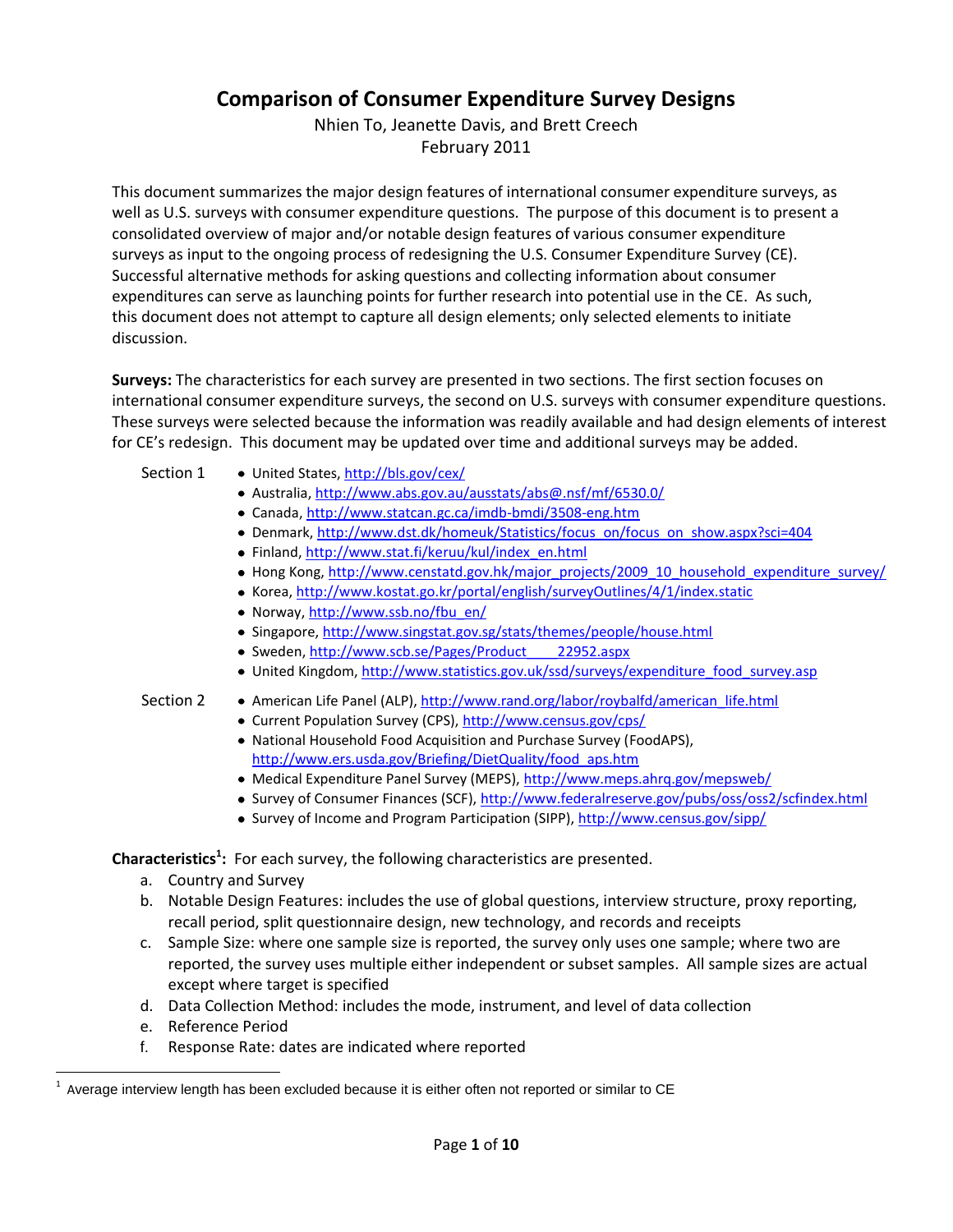| <b>Country</b><br>and Survey                                             | <b>Notable design features</b>                                                                                                                                                      | Sample size                                                | Response rate (%)                              | <b>Data Collection</b><br><b>Method</b> | <b>Reference period</b> |
|--------------------------------------------------------------------------|-------------------------------------------------------------------------------------------------------------------------------------------------------------------------------------|------------------------------------------------------------|------------------------------------------------|-----------------------------------------|-------------------------|
| <b>United</b><br><b>States</b><br>Consumer<br>Expenditure<br>Survey (CE) | Respondents are encouraged to keep records/receipts<br>to aid recall.<br>Interview: An accordion file is sometimes given to<br>respondents to store/organize receipts.              | Interview:<br>35,300 (target)<br>Diary:<br>14,100 (target) | Interview:<br>73.8<br>(2010)<br>Diary:<br>76.5 | Household Interview<br>(CAPI)           | 3 months                |
|                                                                          | Diary: A pocket is included on the inside of the back<br>cover for respondents to store receipts.                                                                                   |                                                            | (2010)                                         | <b>Household Diary</b><br>(Paper)       | 14 days                 |
| <b>Australia</b><br>Household<br>Expenditure<br>Survey<br>(HES)          | The HES sample of 6,957 households is a subsample of<br>the Survey of Income and Housing (SIH) sample of<br>11,361 households. The use of a subsample reduces<br>respondent burden. | 6,957                                                      | 71.0<br>$(2003-04)$                            | Household Interview<br>(CAPI)           | Not reported            |
|                                                                          |                                                                                                                                                                                     |                                                            |                                                | <b>Individual Diary</b><br>(Paper)      | 14 days                 |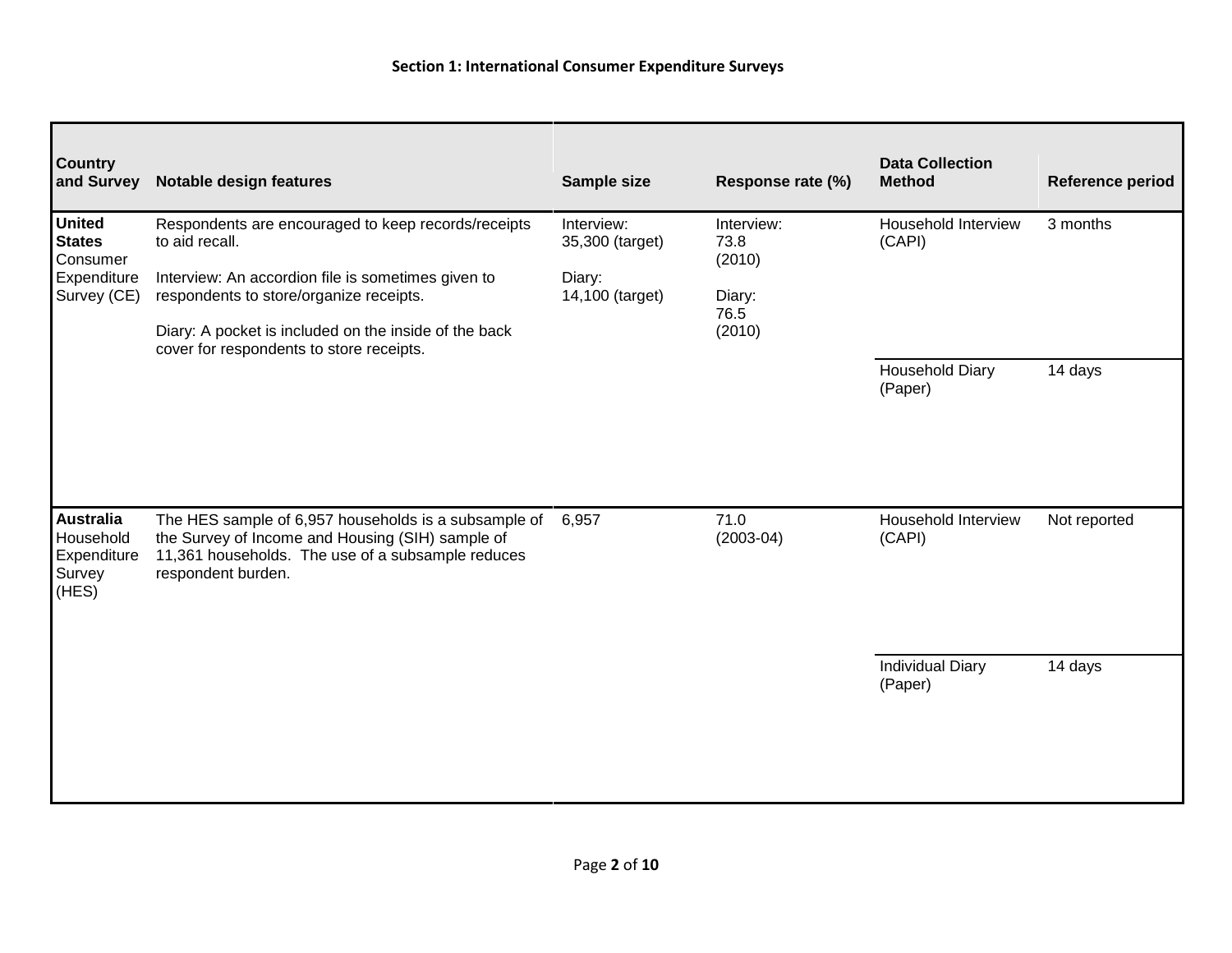| <b>Country</b><br>and Survey                                    | Notable design features                                                                                                                                                                                                                                                                                                                                                                                                                                           | Sample size                                                                                                                                          | Response rate (%)                                                                  | <b>Data Collection</b><br><b>Method</b>                            | <b>Reference period</b>                           |
|-----------------------------------------------------------------|-------------------------------------------------------------------------------------------------------------------------------------------------------------------------------------------------------------------------------------------------------------------------------------------------------------------------------------------------------------------------------------------------------------------------------------------------------------------|------------------------------------------------------------------------------------------------------------------------------------------------------|------------------------------------------------------------------------------------|--------------------------------------------------------------------|---------------------------------------------------|
| <b>Canada</b><br>Survey of<br>Household<br>Spending<br>(SHS)    | The SHS integrates detailed food data collected through<br>the Food Expenditure Survey (FES) for cost efficiency.<br>To reduce burden, respondents are given the option to<br>provide their receipts.<br>Respondents are categorized into three groups: those<br>who provided receipts only, those who only provided<br>transcribed expenditures and those who combined the<br>two modes of reporting.<br>Last payment approach and recall periods of one, three, | 24,000 (target)<br>Due to budget<br>constraints, only a<br>sub-sample of<br>households are<br>asked to report<br>their expenditures<br>in the diary. | Interview:<br>60.0<br>(during pilot test)<br>Diary:<br>66.0<br>(during pilot test) | Household Interview<br>(CAPI)<br><b>Household Diary</b><br>(Paper) | 1 month, 3<br>months,<br>and 12 months<br>14 days |
| <b>Denmark</b><br>Household<br><b>Budget</b><br>Survey<br>(HBS) | or twelve months for less frequent expenditures are<br>used.<br>No incentives are provided but participating households<br>receive a gift and participate in a lottery in return for<br>their participation.<br>To reduce burden, questions regarding topics which                                                                                                                                                                                                | 2,449                                                                                                                                                | 54.9<br>(year not reported)                                                        | Household Interview<br>(CAPI)                                      | 1 year                                            |
|                                                                 | Statistics Denmark already have usable data are left out<br>(e.g. income, taxes, dwellings, education, and<br>occupation).                                                                                                                                                                                                                                                                                                                                        |                                                                                                                                                      |                                                                                    | <b>Household Diary</b><br>(Paper)                                  | 14 days                                           |

Г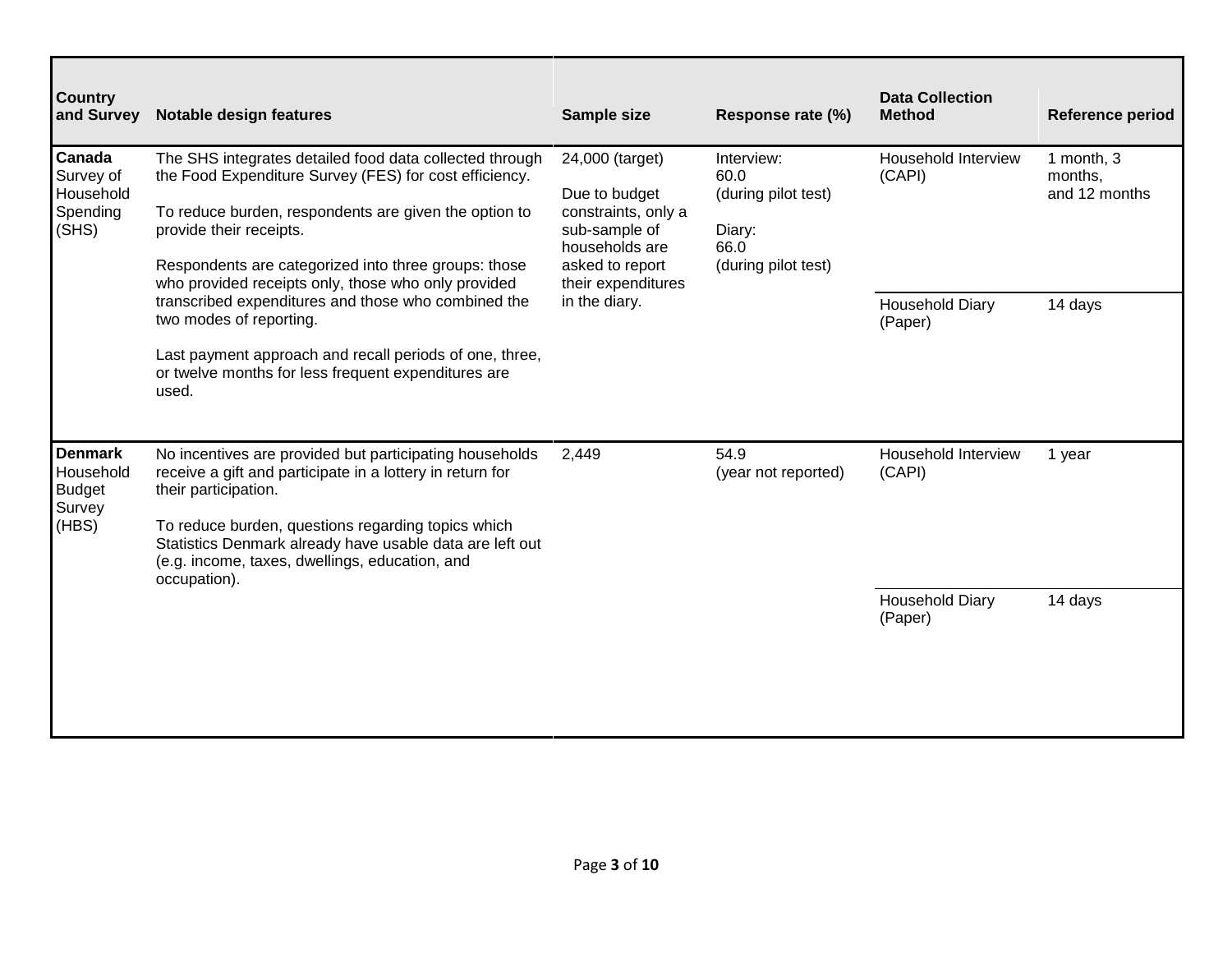| <b>Country</b><br>and Survey                 | <b>Notable design features</b>                                                                                                                                                                                                                 | Sample size     | Response rate (%)  | <b>Data Collection</b><br><b>Method</b>                               | Reference period |
|----------------------------------------------|------------------------------------------------------------------------------------------------------------------------------------------------------------------------------------------------------------------------------------------------|-----------------|--------------------|-----------------------------------------------------------------------|------------------|
| <b>Finland</b><br>Household<br><b>Budget</b> | During the interview, the structure of the household is<br>verified against register data.                                                                                                                                                     | 8,792           | Interview:<br>69.3 | Household Interview<br>(CAPI)                                         | Not reported     |
| Survey<br>(HBS)                              | Administrative records are also exploited for the<br>collection of background information (e.g. data on the<br>incomes and education of household members, are<br>obtained from registers).                                                    |                 | Diary:<br>93.2     |                                                                       |                  |
|                                              | Purchase receipts are accepted to supplement self<br>reported data                                                                                                                                                                             |                 |                    | <b>Household Diary</b><br>(Paper)                                     | 14 days          |
| <b>Hong Kong</b><br>Household<br>Expenditure | The HES is conducted once every five years, for a one-<br>year period which is broken down into 26 cycles (each<br>comprising two weeks)                                                                                                       | 10,000 (target) | 80.9<br>(2005)     | <b>Household Schedule</b><br>(Paper)                                  | Not reported     |
| Survey<br>(HES)                              | Consists of 3 parts:<br>1. Household Schedule - collects housing<br>conditions and household characteristics<br>2. Expenditure Diary - individuals aged 12 and<br>over each kept the diary<br>3. Questionnaire on Infrequently Purchased Items |                 |                    | <b>Individual Diary</b><br>(Paper)                                    | 14 days          |
|                                              | A Supplemental Questionnaire is specially designed for<br>non-respondents for analysis of non-response bias                                                                                                                                    |                 |                    | Questionnaire on<br>Infrequently<br><b>Purchased Items</b><br>(Paper) | 3 months         |

┑

┍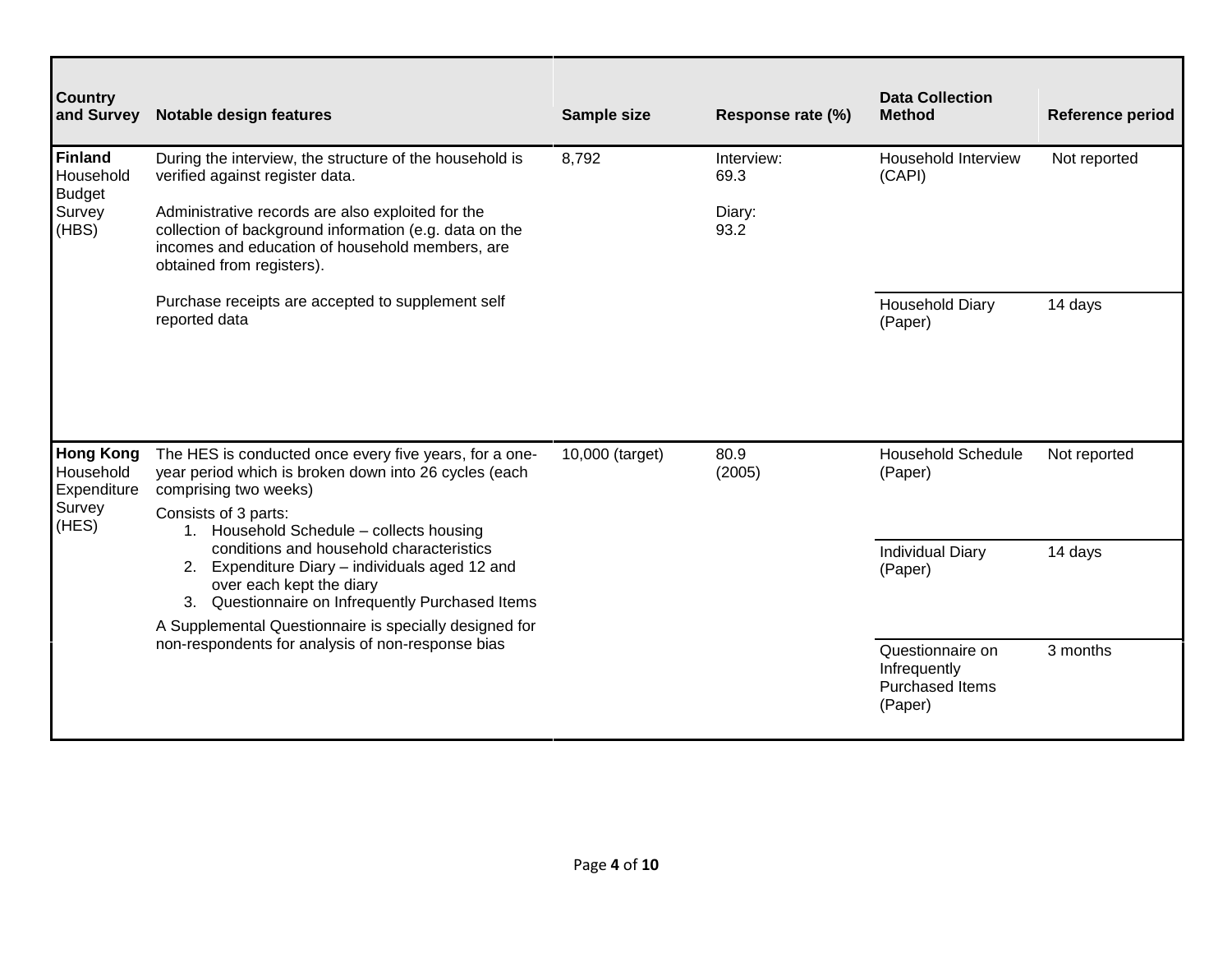| <b>Country</b><br>and Survey                           | <b>Notable design features</b>                                                                                             | Sample size    | Response rate (%) | <b>Data Collection</b><br><b>Method</b>                                      | Reference period |
|--------------------------------------------------------|----------------------------------------------------------------------------------------------------------------------------|----------------|-------------------|------------------------------------------------------------------------------|------------------|
| Korea<br>Household<br>Income and                       | An Interviewer visits a household six times a month for<br>diary distribution, diary collection, and weekly guidance.      | 8,700 (target) | 82.5              | <b>Household Diary</b><br>(Paper) 60%                                        | 3 years          |
| Expenditure<br>Survey                                  | Monthly cash incentives are provided:<br>• \$10.00 for regular paper diary                                                 |                |                   |                                                                              |                  |
| (HIES)                                                 | • \$40.00 for e-diary<br>• \$50.00 for B-case who have their e-diary<br>connected to their credit accounts or bank records |                |                   | Household E-Diary<br>(Web)                                                   | 3 years          |
|                                                        |                                                                                                                            |                |                   | <b>Household B-Case</b><br>(Web) Diary<br>connected to<br>credit/bank record | 3 years          |
| Norway<br>Survey of<br>Consumer<br>Expenditure<br>(CE) | The survey also uses information collected on income<br>and education from other surveys and administrative<br>data.       | 2,200 (target) | 50.0<br>(2007)    | Household Interview<br>(CAPI)                                                | Not reported     |
|                                                        |                                                                                                                            |                |                   | <b>Household Diary</b><br>(Paper)                                            | 14 days          |
|                                                        |                                                                                                                            |                |                   | <b>Individual Diary</b><br>(Paper)                                           | 14 days          |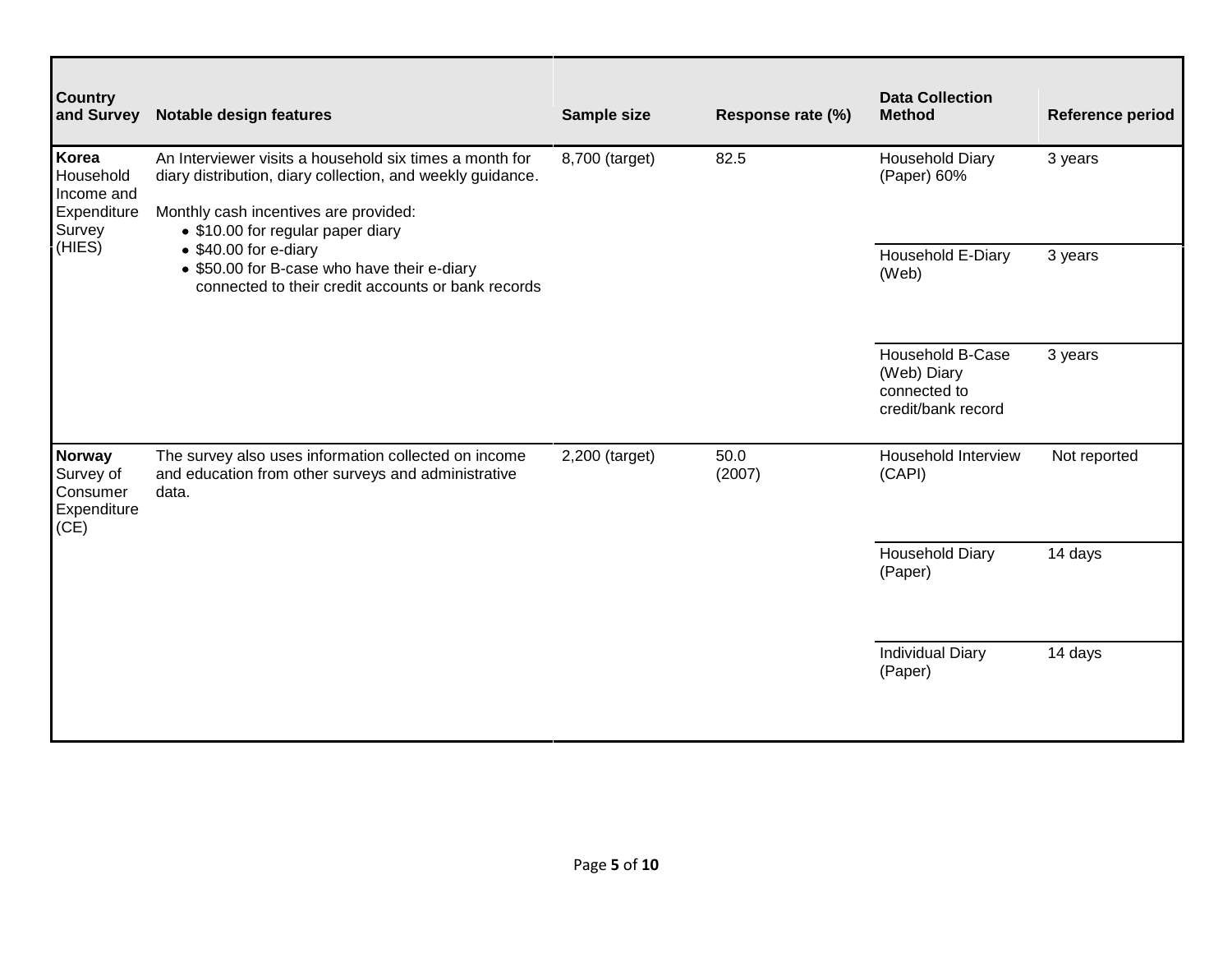| <b>Country</b><br>and Survey                             | <b>Notable design features</b>                                                                                                                                                                                                                           | Sample size    | Response rate (%)       | <b>Data Collection</b><br><b>Method</b> | Reference period                       |
|----------------------------------------------------------|----------------------------------------------------------------------------------------------------------------------------------------------------------------------------------------------------------------------------------------------------------|----------------|-------------------------|-----------------------------------------|----------------------------------------|
| Singapore<br>Household<br>Expenditure<br>Survey<br>(HES) | PDAs are used in place of hardcopy survey forms to<br>capture remaining information required.<br>Reference period varies based on question (1 month, 3<br>months, and 12 months).                                                                        | 7,441          | 84.0<br>$(2007 - 2008)$ | Household Interview<br>(CAPI)           | 1 month, 3<br>months, and 12<br>months |
|                                                          |                                                                                                                                                                                                                                                          |                |                         | <b>Household Diary</b><br>(Paper)       | 14 days                                |
|                                                          |                                                                                                                                                                                                                                                          |                |                         | <b>Individual Diary</b><br>(Paper)      | 14 days                                |
| Sweden<br>Household<br><b>Budget</b><br>Survey<br>(HBS)  | After completing the survey, each household may select<br>a gift, consisting of either a gift certificate to ICA<br>supermarkets, movie tickets or triss lottery tickets (with<br>a value of SEK 100 to 200, depending on the size of the<br>household). | 4,000 (target) | 56.0<br>(2007)          | Household Interview<br>(Telephone)      | Not reported                           |
|                                                          | Respondents have the opportunity to submit receipts<br>instead of recording in the diary and the inquiry has<br>been replaced by telephone interview.                                                                                                    |                |                         | <b>Household Diary</b>                  | 14 days                                |
|                                                          | Three telephone interviews to discuss expenditures<br>over the past year.                                                                                                                                                                                |                |                         | (Paper)                                 |                                        |
|                                                          |                                                                                                                                                                                                                                                          |                |                         |                                         |                                        |
|                                                          |                                                                                                                                                                                                                                                          |                |                         |                                         |                                        |

┑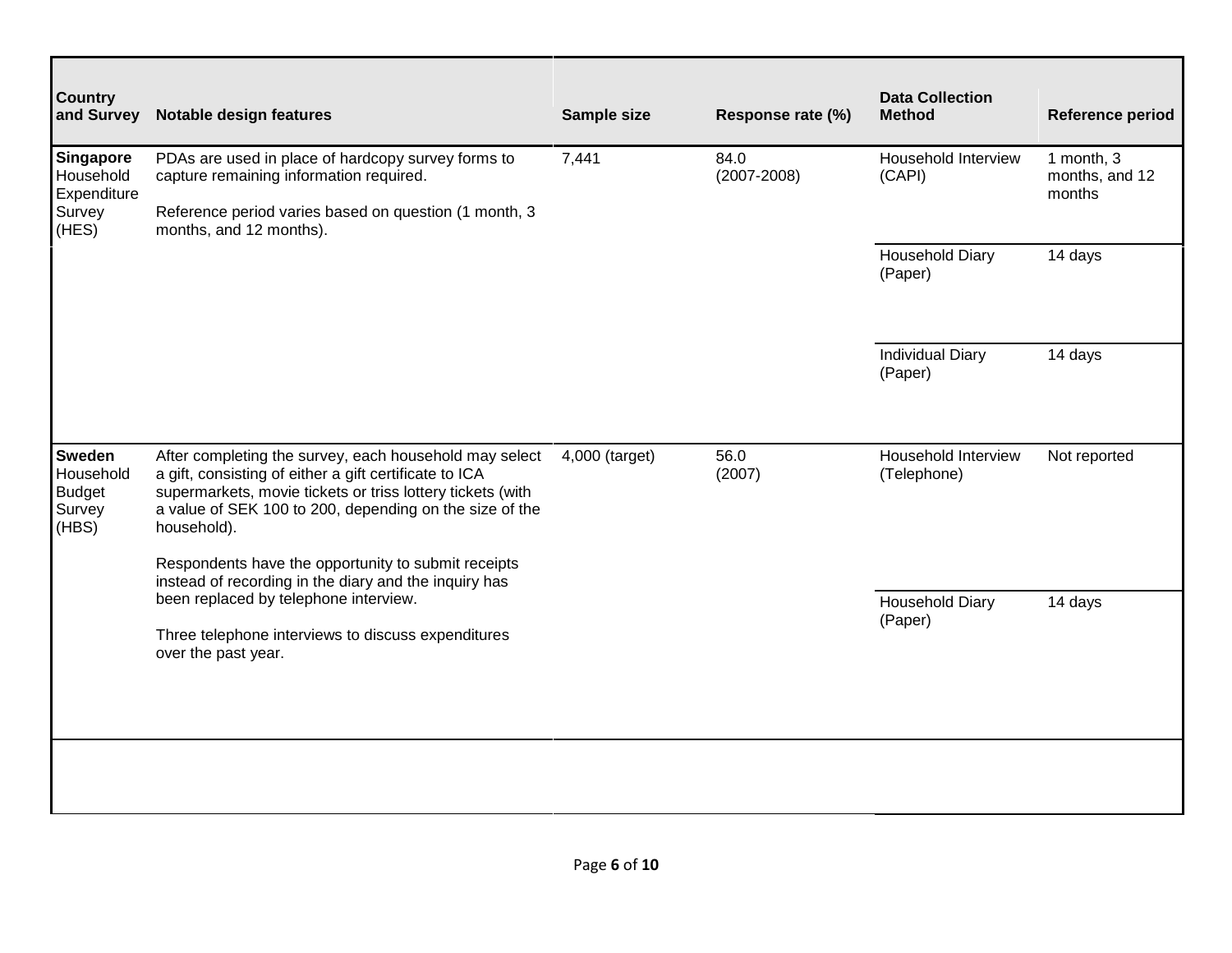| <b>Country</b><br>and Survey                        | Notable design features                                                                                                                                                                      | Sample size | Response rate (%)                  | <b>Data Collection</b><br><b>Method</b> | Reference period |
|-----------------------------------------------------|----------------------------------------------------------------------------------------------------------------------------------------------------------------------------------------------|-------------|------------------------------------|-----------------------------------------|------------------|
| <b>United</b><br>Kingdom<br>Expenditure<br>and Food | Each individual aged 16 or over who keeps a diary (and<br>whose income information is collected) is paid £10, as a<br>token of appreciation.                                                 | 11,484      | 53.0<br>(2007)<br>Children's Diary | <b>Household Diary</b><br>(Paper)       | 14 days          |
| Survey<br>(EFS)                                     | Respondents aged 7-15 who keep a Children's diary<br>are given a £5 payment.<br>In the last two months of the 1998–99 survey, as an                                                          |             | 87.0<br>(2007)                     | <b>Individual Diary</b><br>(Paper)      | 14 days          |
|                                                     | experiment, a small book of postage stamps was<br>enclosed with the introductory letter sent to every<br>address. It helped with response and the measure has<br>become a permanent feature. |             |                                    | Children's Diary<br>(Paper)             | 14 days          |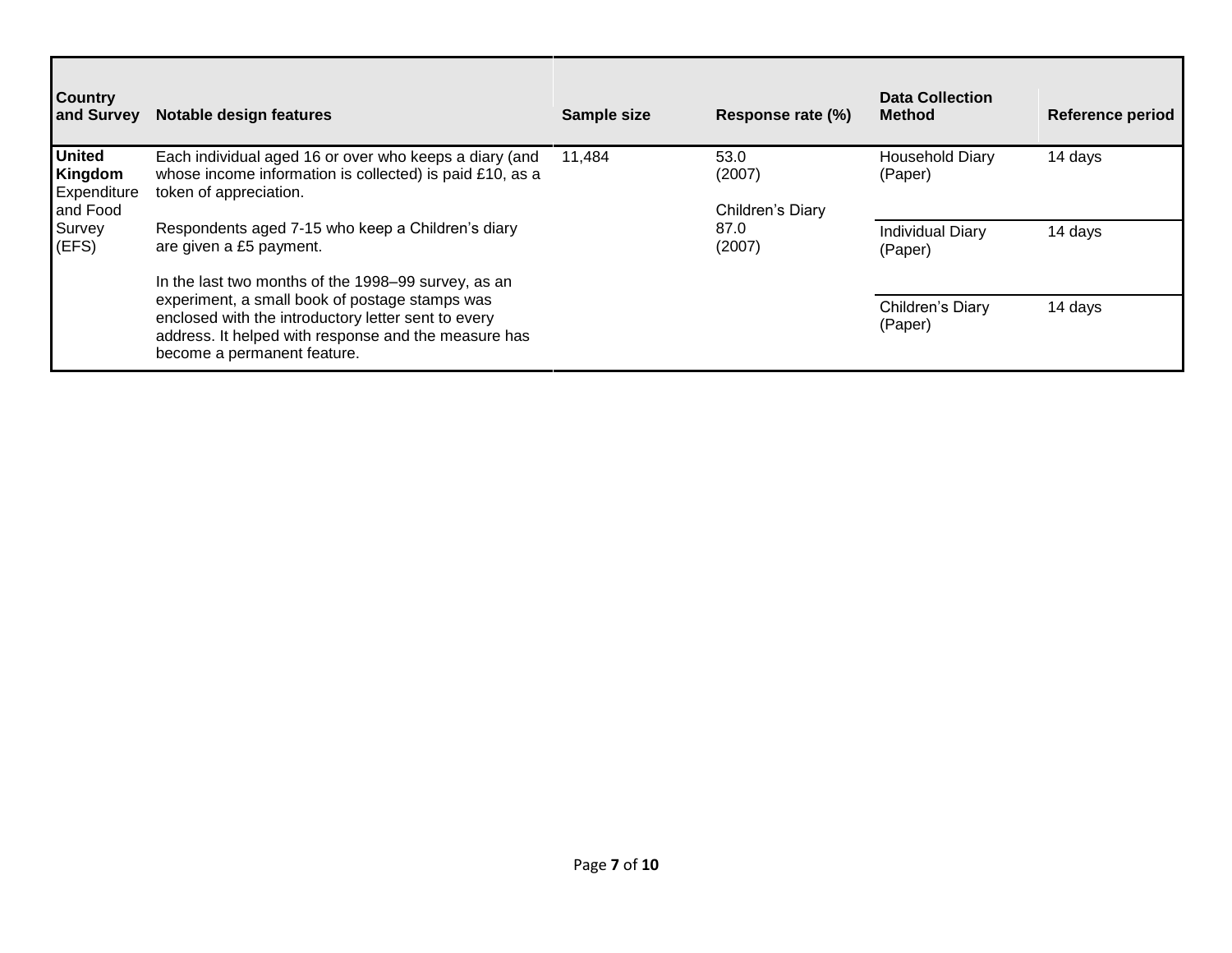## **Section 2: U.S. Surveys with Consumer Expenditure Questions**

| <b>Country</b><br>and Survey                                               | Notable design features                                                                                                                                                                                                                                                                                                                                                                                                                                                                                                                                                                                                                                                                                                                                                 | Sample size              | <b>Response Rate</b><br>(%)      | <b>Data Collection</b><br><b>Method</b>   | <b>Reference period</b>                                                                                                                                                                                                                  |
|----------------------------------------------------------------------------|-------------------------------------------------------------------------------------------------------------------------------------------------------------------------------------------------------------------------------------------------------------------------------------------------------------------------------------------------------------------------------------------------------------------------------------------------------------------------------------------------------------------------------------------------------------------------------------------------------------------------------------------------------------------------------------------------------------------------------------------------------------------------|--------------------------|----------------------------------|-------------------------------------------|------------------------------------------------------------------------------------------------------------------------------------------------------------------------------------------------------------------------------------------|
| <b>United</b><br><b>States</b><br>American<br>Life Panel<br>(ALP)          | The ALP takes advantage of internet technology, which<br>allows a short turn-around time between questionnaire<br>design and the fielding of a survey and facilitates rapid<br>responses to new events or insights. Thus, surveys can<br>be operated at high frequency, reducing risk of missing<br>events or the effects on households. This speed is in<br>contrast to large household surveys where the time from<br>planning to fielding can be as much as a year, and the<br>time from fielding to data availability can exceed a year.<br>Those who do not have access to the Internet are<br>provided with a Web TV, including an Internet access<br>subscription with an e-mail account.<br>Incentive of \$2 is provided for every 3 minutes of survey<br>time. | 2,500 (target)           | $80.0 - 95.0$<br>(December 2010) | <b>Internet Panel</b><br>Survey<br>(CASI) | Administered<br>monthly for 1 year                                                                                                                                                                                                       |
| <b>United</b><br><b>States</b><br>Current<br>Population<br>Survey<br>(CPS) | The CPS is sponsored jointly by the Bureau of Labor<br>Statistics and the Bureau of the Census.<br>Respondents are interviewed to obtain information about<br>the employment status of each member of the household<br>15 years of age and older. However, published data<br>focuses on those ages 16 and over.<br>For households in sample for the second, third, and<br>fourth months, the FR has the option of conducting the<br>interview over the telephone. Use of this interviewing<br>mode must be approved by the respondent. Such<br>approval is obtained at the end of the first month's<br>interview upon completion of the labor force and any<br>supplemental questions.                                                                                  | 60,000/month<br>(target) | 92.0<br>(September 2010)         | Household<br>Interview<br>(CAPI)          | Monthly, calendar<br>week (Sunday<br>through Saturday).<br>A housing unit is<br>interviewed for 4<br>consecutive<br>months, dropped<br>out of the sample<br>for the next 8<br>months, then<br>interviewed again in<br>the next 4 months. |
|                                                                            |                                                                                                                                                                                                                                                                                                                                                                                                                                                                                                                                                                                                                                                                                                                                                                         |                          |                                  |                                           |                                                                                                                                                                                                                                          |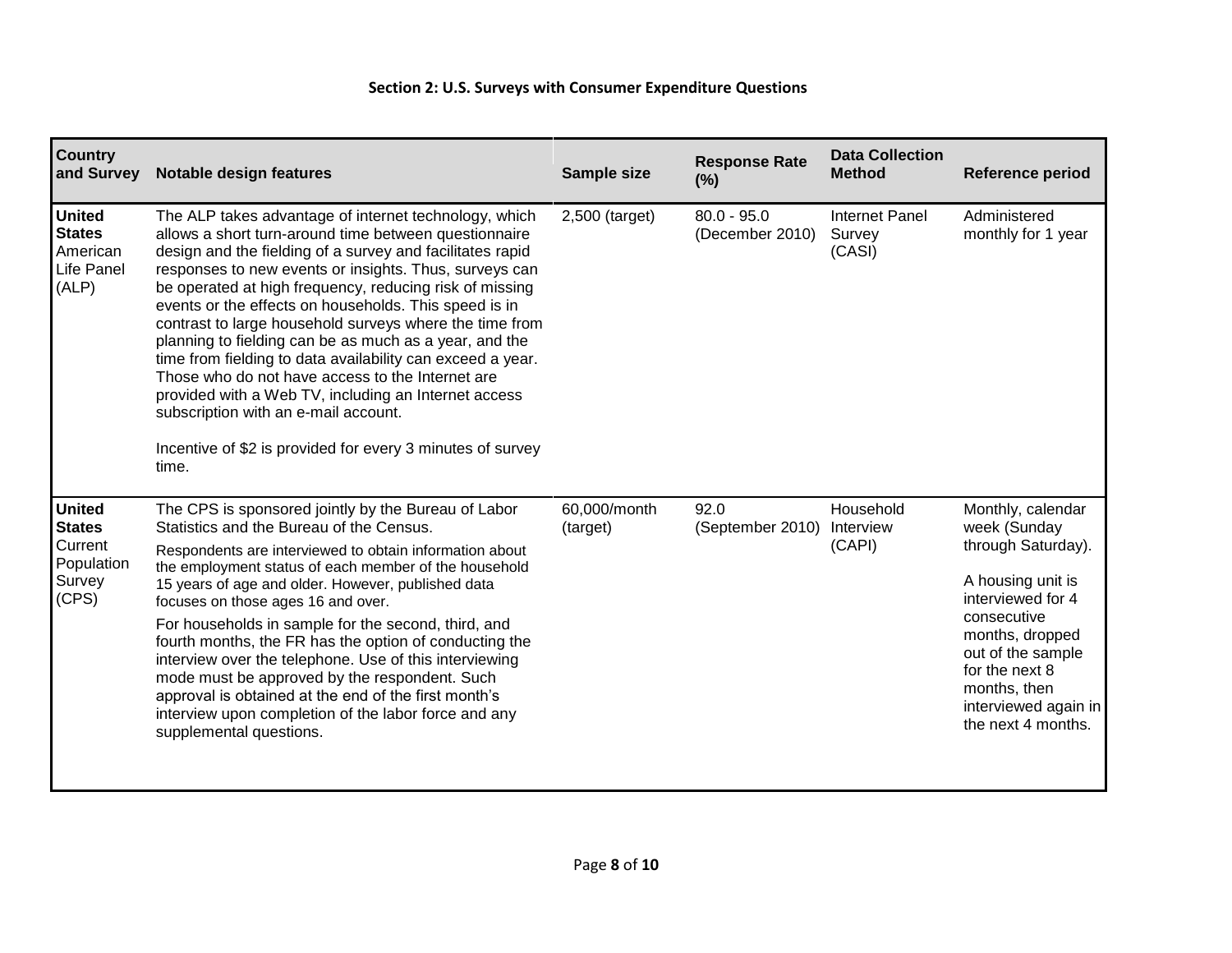| <b>Country</b><br>and Survey                                                          | Notable design features                                                                                                                                                                                                                                                                                                                                                                                                                                                                                                                                                                                                     | Sample size    | <b>Response Rate</b><br>(%)                            | <b>Data Collection</b><br><b>Method</b>                                                                                             | <b>Reference period</b>                                                                                                                                                                                     |
|---------------------------------------------------------------------------------------|-----------------------------------------------------------------------------------------------------------------------------------------------------------------------------------------------------------------------------------------------------------------------------------------------------------------------------------------------------------------------------------------------------------------------------------------------------------------------------------------------------------------------------------------------------------------------------------------------------------------------------|----------------|--------------------------------------------------------|-------------------------------------------------------------------------------------------------------------------------------------|-------------------------------------------------------------------------------------------------------------------------------------------------------------------------------------------------------------|
| <b>United</b><br><b>States</b><br>National<br>Household<br>Food<br>Acquisition<br>and | A household gatekeeper scans a UPC or barcode book,<br>fills out the FAH (Food at home) form, saves receipts,<br>reviews/completes food diaries, and reports by<br>telephone.<br>Additionally, each household member saves individual<br>receipts and completes an individual food diary.                                                                                                                                                                                                                                                                                                                                   | 5,000 (target) | <b>Field Test</b><br>will begin on<br>January 15, 2011 | CAPI for 1 <sup>st</sup> and<br>3 <sup>rd</sup> Interview and<br>CATI for $2^{nd}$<br>Interview<br>Household and<br>individual food | 1 week                                                                                                                                                                                                      |
| Purchase<br>Survey<br>(FoodAPS)<br>Also called<br>the National<br><b>Food Study</b>   |                                                                                                                                                                                                                                                                                                                                                                                                                                                                                                                                                                                                                             |                |                                                        | diaries<br>Scanner and<br><b>UPCs and</b><br>barcode book                                                                           |                                                                                                                                                                                                             |
| <b>United</b><br><b>States</b><br>Medical<br>Expenditure<br>Panel<br>Survey<br>(MEPS) | MEPS-HC (Household Component) is a household<br>survey that contains individual and household-level<br>estimates of health care expenditures and use, health<br>insurance coverage, and a wide range of other health-<br>related and socioeconomic characteristics.<br>MEPS-HC collect data on individual household<br>members, compared to CE data collection on consumer<br>units.<br>MEPS-IC (Insurance Component) collects data from a<br>sample of private and public sector employers on the<br>health insurance plans they offer their employees. The<br>survey is also known as the Health Insurance Cost<br>Study. | 12,811         | 59.3<br>(2008)                                         | Household<br>Interview<br>(CAPI)                                                                                                    | For each panel, 2<br>years of data are<br>collected in five in-<br>person interviews<br>over 2 1/2 years.<br>The recall period is<br>3-6 months<br>depending on when<br>the interviews can<br>be scheduled. |